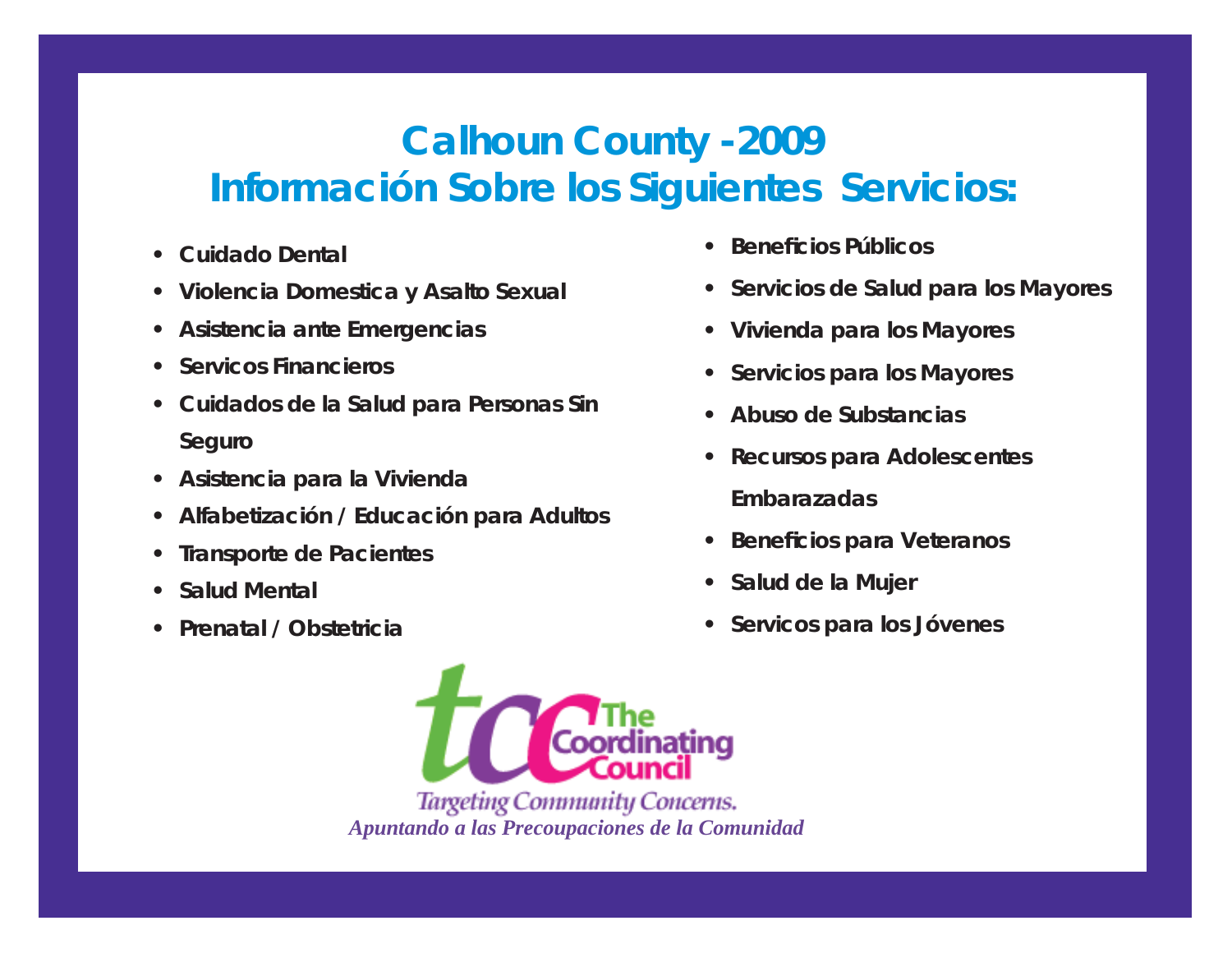#### **No Asegurados/ Medicaid**Medicaid **No Asegurados/ Parcialmente Asegurados Cuidados de Urgencia y Emergencia Cuidados PreventivosExtacciones RellenosDentaduras Postizas(Pacientes de 60 ó más años)** Proveedor Privado **CUIDADO DENTAL Servicios de Interpretación Family Health Center** Battle Creek (269) 966-2625 **Fountain Clinic\*\*\*\***(269) 781-0952 **Community Dental Access Initiative\*** (269) 969-6494 Pacientes de 60 ó más años:**Family Health Center** Battle Creek(269) 966-2625 **Fountain Clinic**(269) 781-0952 **Community Dental Access Initiative\*** (269) 969-6494 **Family Health Center Battle Creek**(269) 966-2625 **Kellogg Community College Dental Hygiene Program\*\*** (269) 565-2008 **Battle Creek Public Schools\*\*\*** (269)965-9501 (Estudiantes en grados k hasta 12) **Wildcat Wellness Center** Albion: (517) 629-8464 (Jóvenes de 10 a 21 años y sus niños) **Servicios de**

#### NOTES:

\* The Community Dental Access Initiative is coordinated by the Community Health Care Connections. All ages of Calhoun County residents are served, at or below 200% of the Federal Poverty Level. Services are provided through the volunteer efforts of private practice dentists, the Fountain Clinic, and the Nursing Clinic of Battle Creek.

Interpretación Médica **Interpretación Médica** *Sólo Español-Inglés* (269) 841-4111

\* \* The KCC Dental Hygiene Program is preventive only. This program accepts all individuals, regardless of income/ insurance status and accepts only cash.

\* \* \* Dental Services offered through Battle Creek Public Schools are for students of Battle Creek Public Schools who qualify for free or reduced lunch.

\* \* \* \* Fountain Clinic does not accept Medicaid.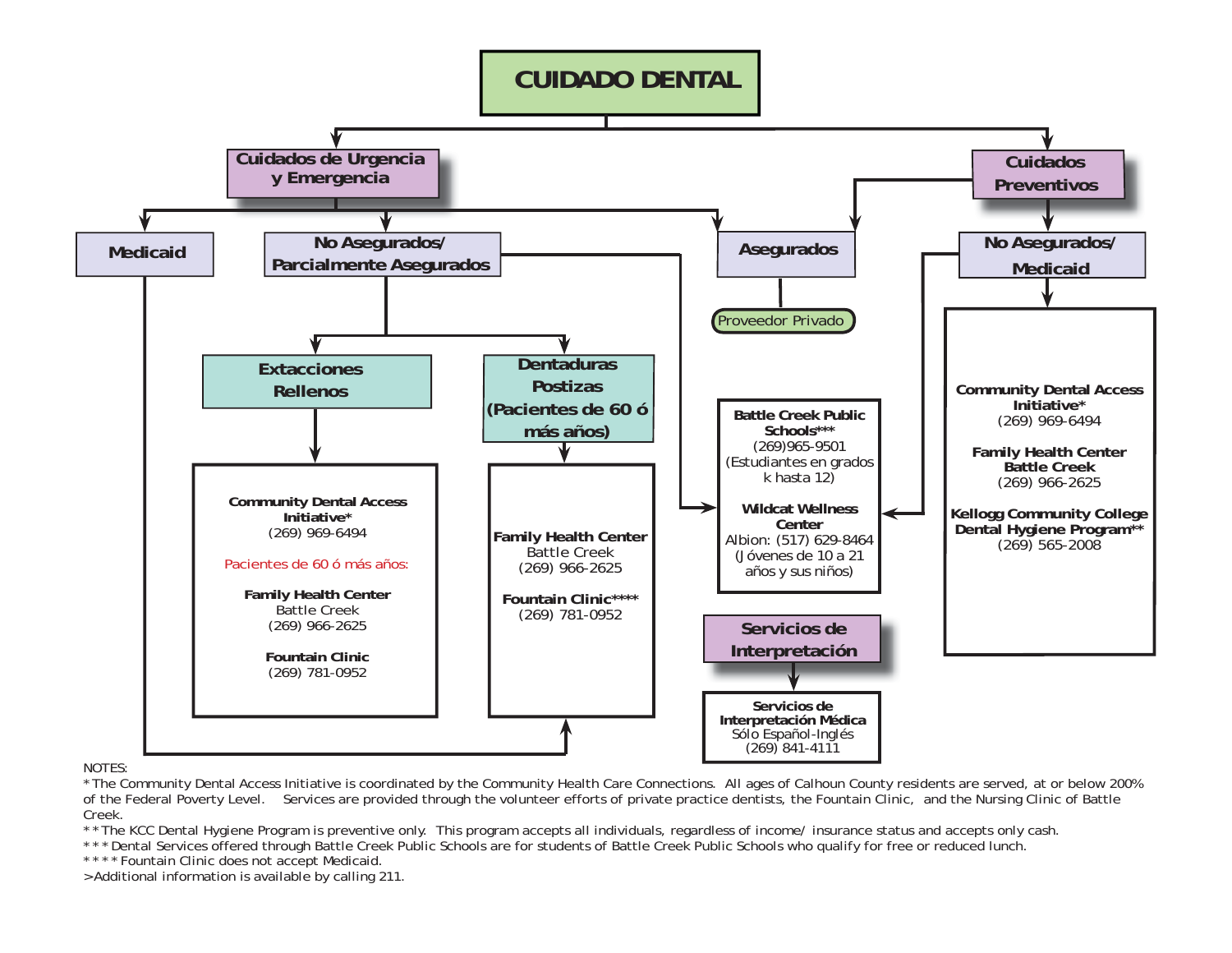



\* S.A.F.E. Place shelter services for victims of intimate partner violence and their children.

\*\* Legal Services clients must meet poverty criteria, does not handle criminal proceedings.

\*\*\* The Police Department makes a referral to the Victims Rights Office after a police report has been filed.

\*\*\*\*Behavioral Health Resources and Kalamazoo Probation Enhancement Program meet the Governor's standards for batterer intervention programming for males.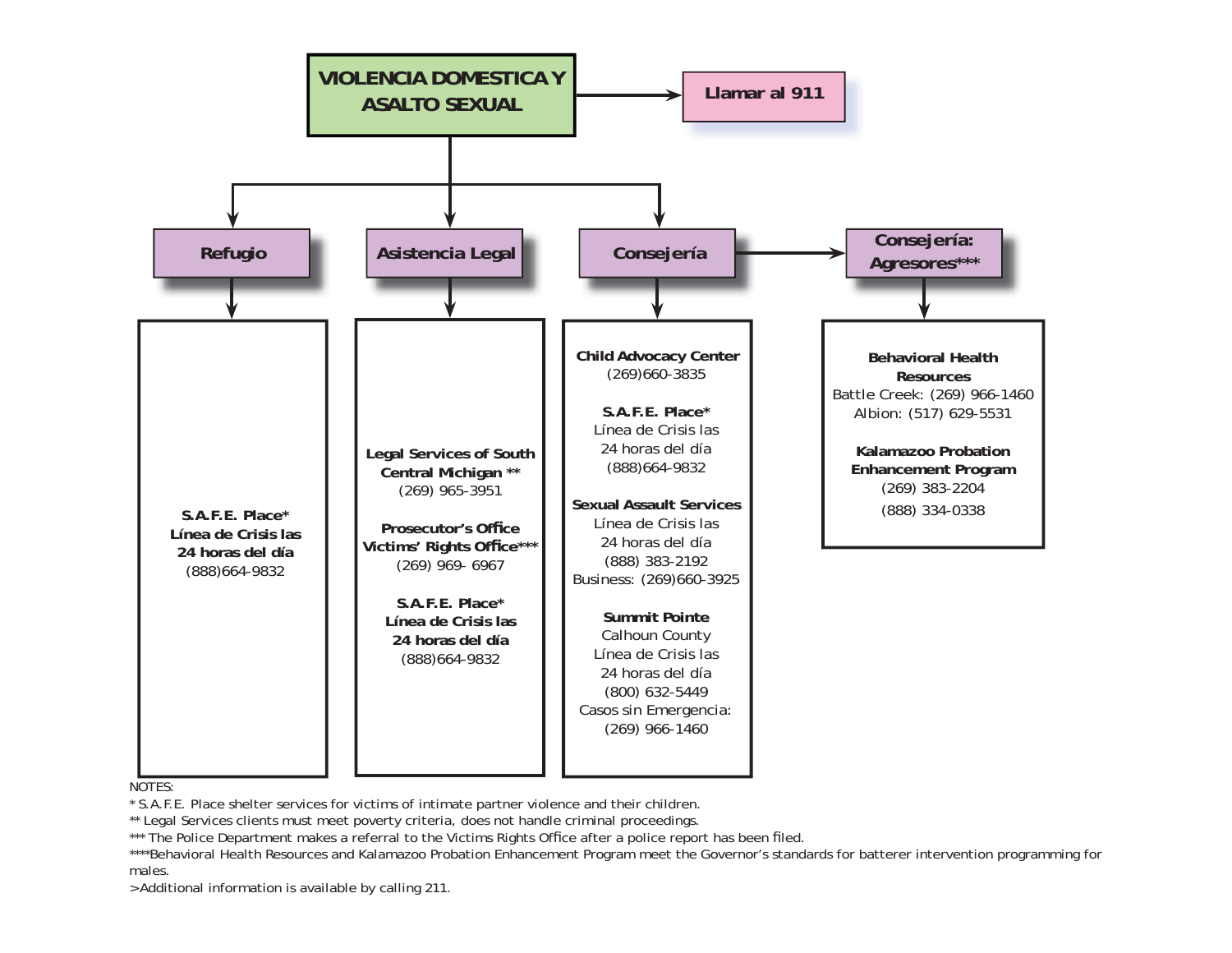

# Must be referred through 211.

\* AIM serves residents of Albion and Homer only after all other agencies have denied services. Does not cover reconnection fees for utilities.

\*\* One time emergency annually, must go through 211 and apply to DHS first.

\*\*\*Salvation Army must have shut off notice and client must demonstrate the ability to pay following month. Must go through 211.

\*\*\*\*Salvation Army Emergency Food requires State ID for everyone over 18, and Social Security cards for entire household. Provides 5 days of groceries. Can be accessed up to four times per year.

\*\*\*\*\*Bill pay can be used once per year. Only for Marshall residents. Must have shutoff notice and have applied at DHS.

+ State Emergency relief for bill payment has an annual maximum. Must have shut off notice or eviction notice to access services. >Additional information is available by calling 211.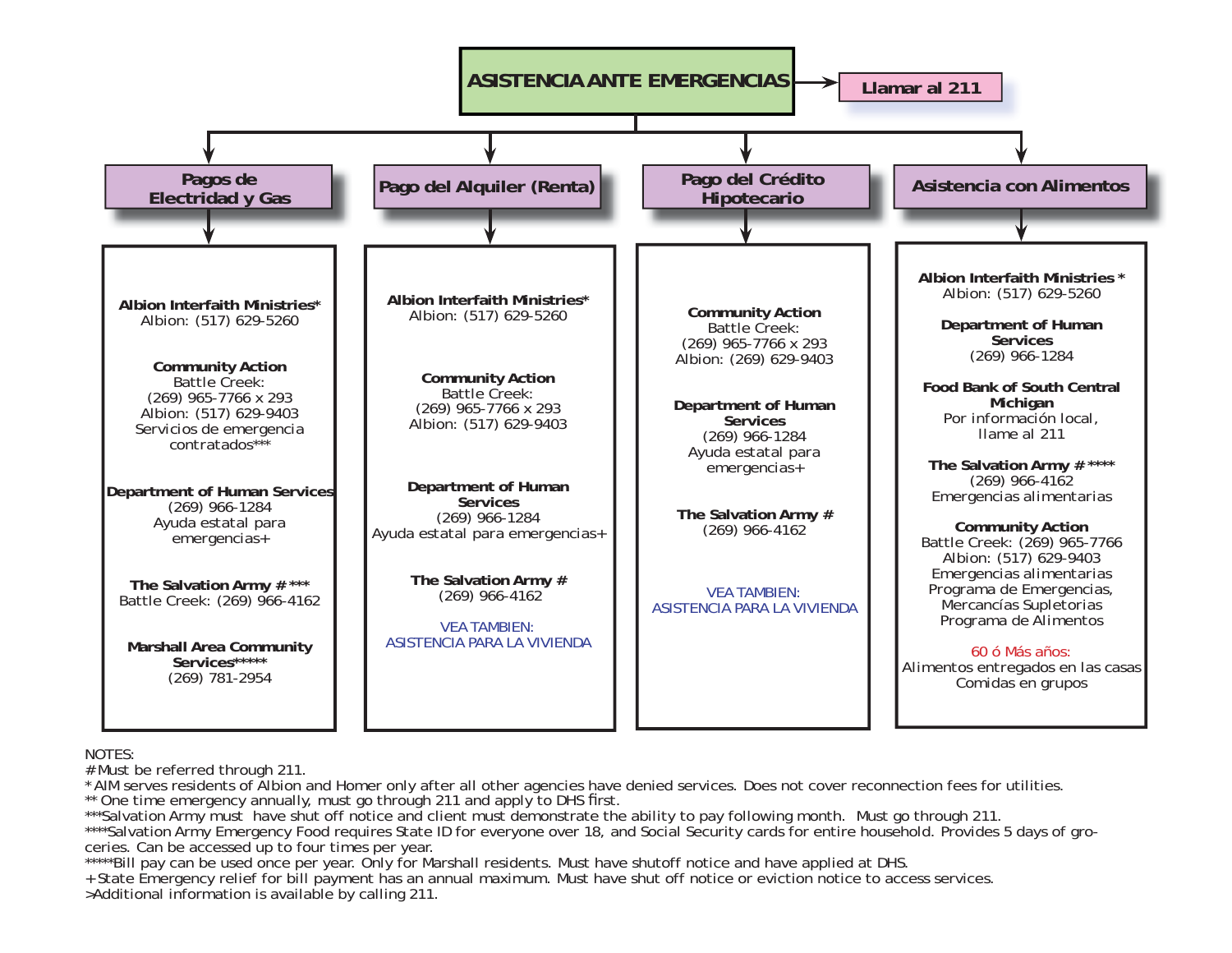

\* At Kellogg Community College various classes are offered for a fee.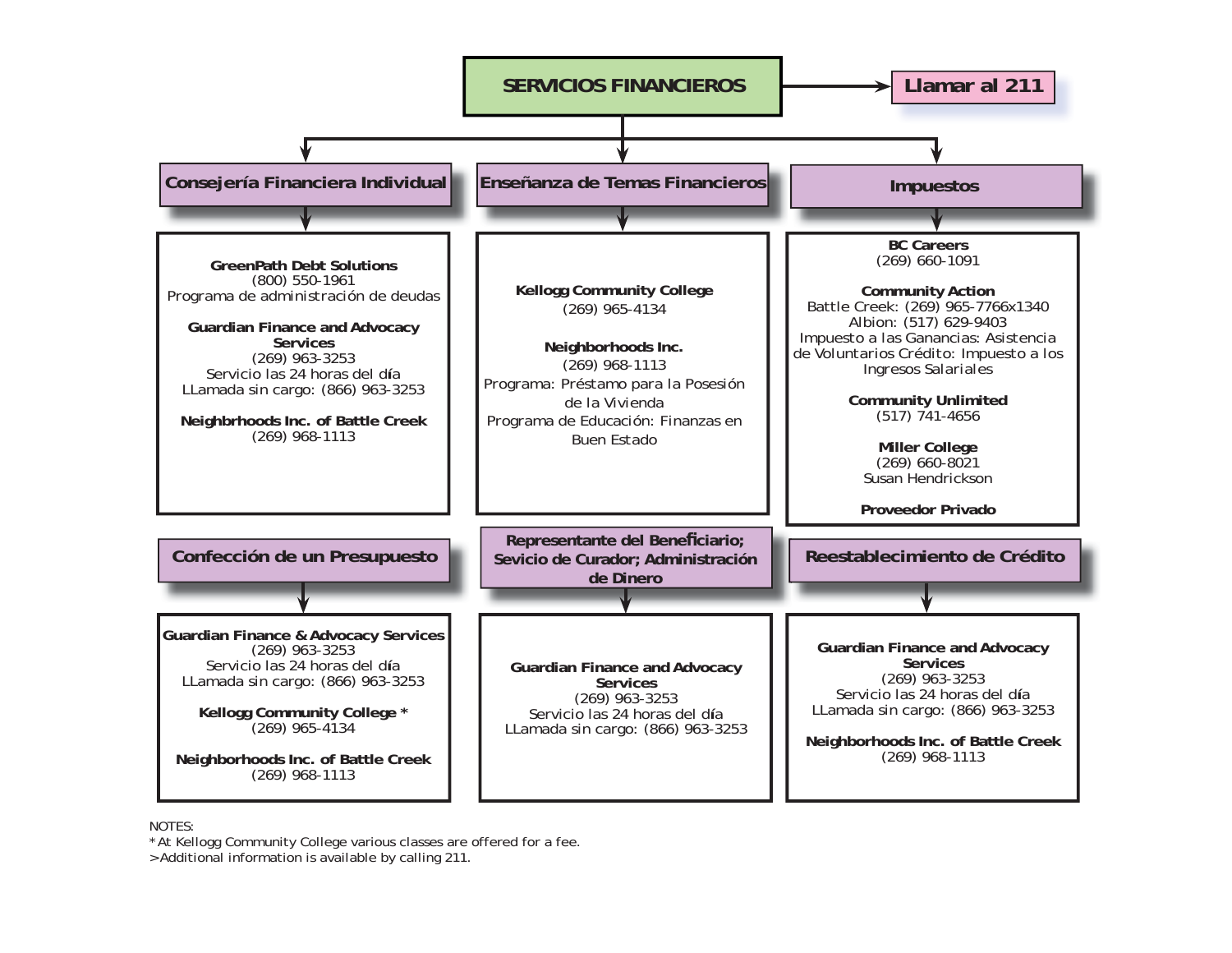

\* Life sustaining medications only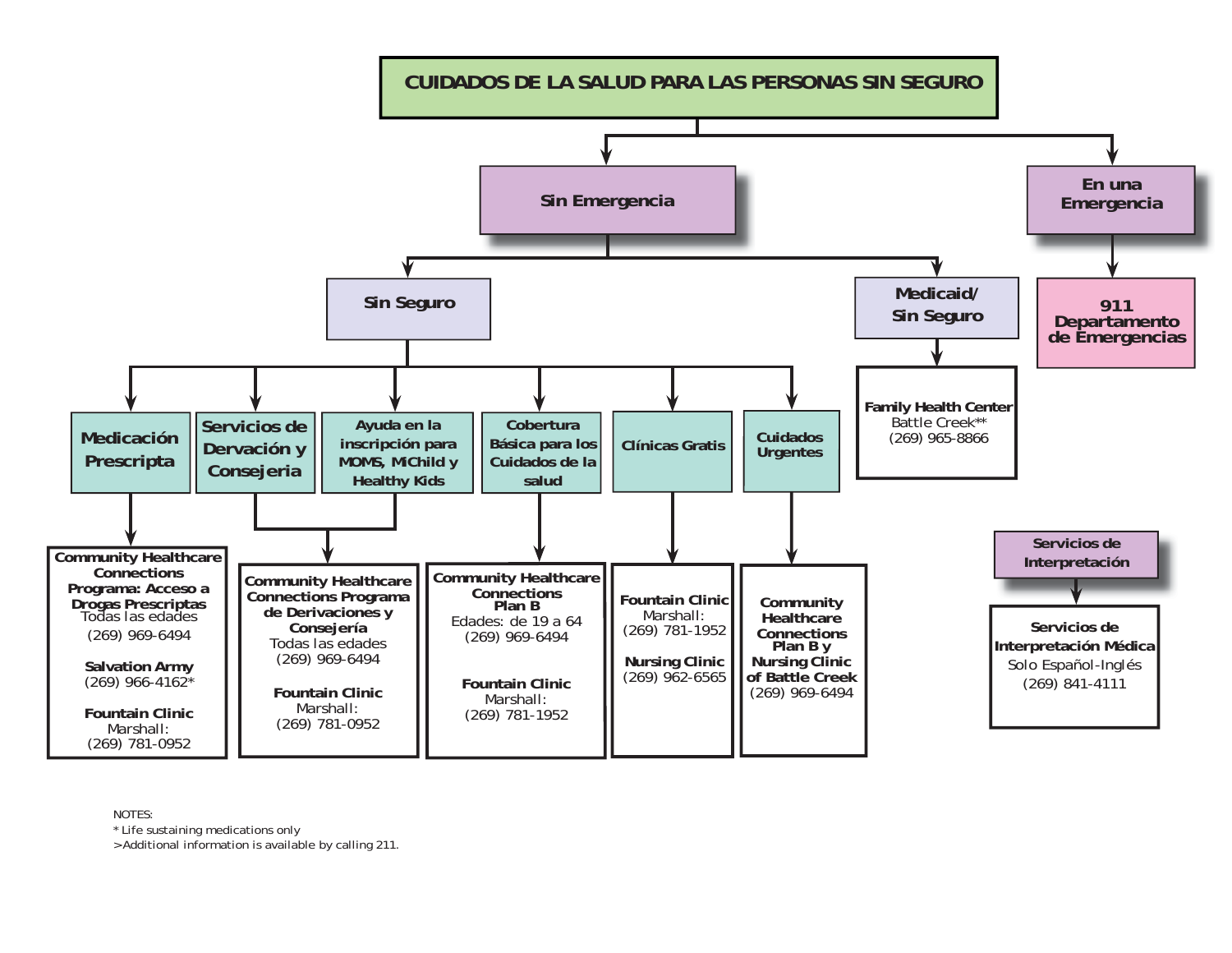

# Must be referred through 211

\* Services through Albion Interfaith Ministries (AIM) are available to residents of Albion and Homer when all other services are denied. Requires referral through 211.

\*\*Must have documentable income and no felonies on record.

\*\*\*Tax foreclosure cases must be referred through 211.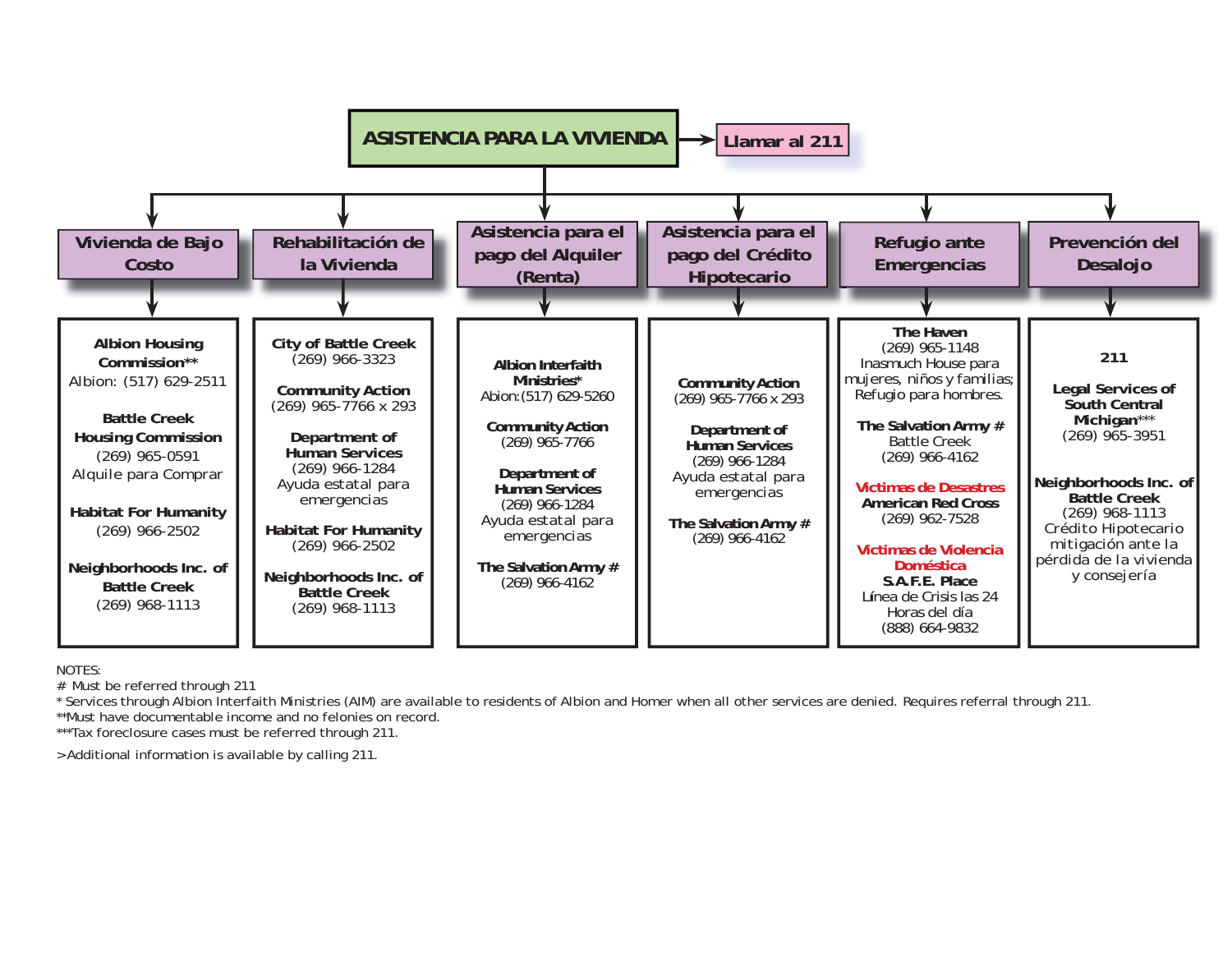## **ALFABETIZACIÓN / EDUCACIÓN**

**PARA ADULTOS**

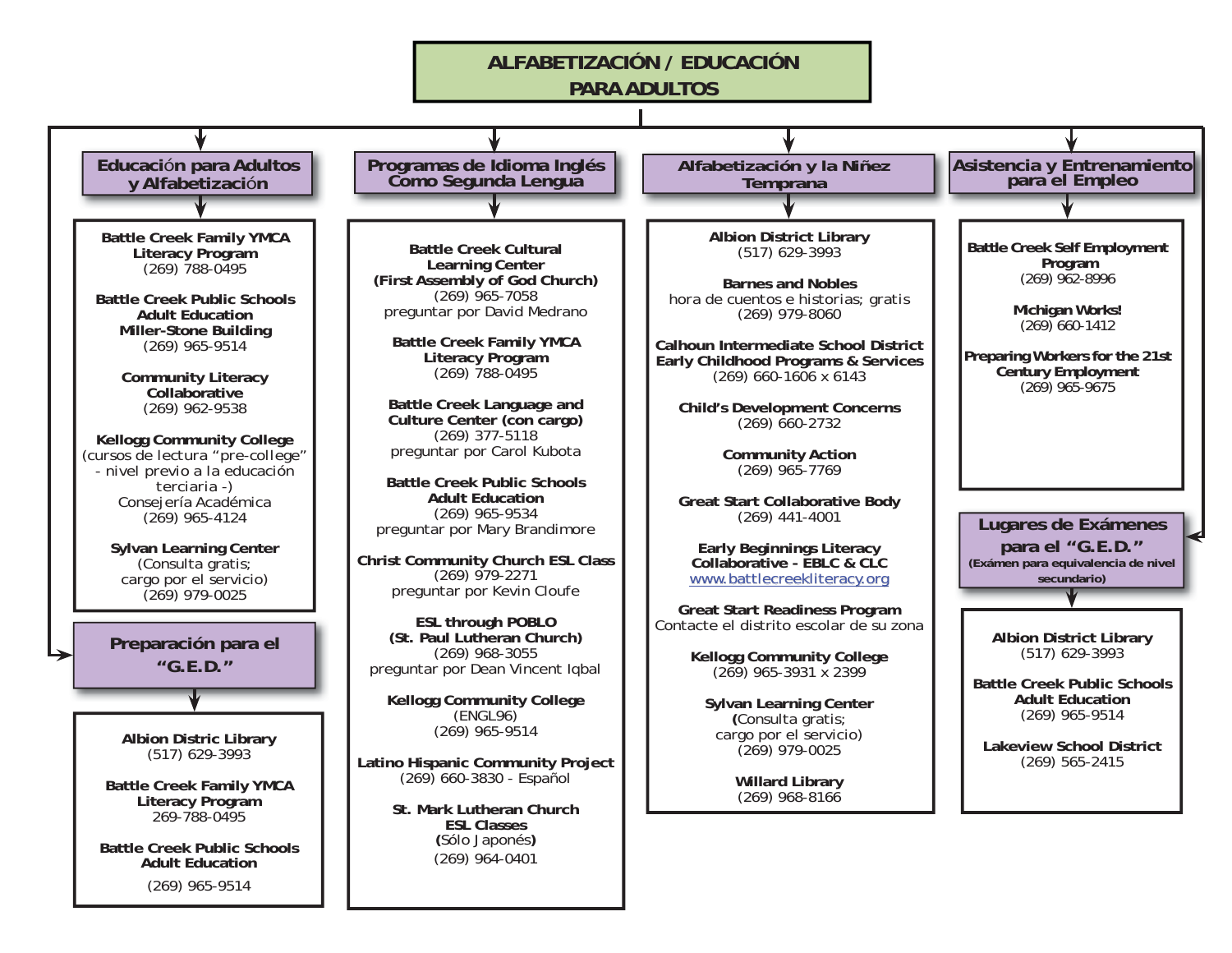

\* Calhoun County Senior Transportation services are available for medical and non-medical transportation for Calhoun County residents traveling within Calhoun County

\* \* LifeCare offers Non-Emergency transportation services for a fee. Transportation is available to destinations outside of Calhoun County.

\* \* \* Tele-Transit available for all transportation services on M-F, 5:15 AM to 11:30PM. FARES: \$7.00 each way; \$2 for elderly/disabled. Disabled must show transit I.D. or Medicare I.D. Card to receive \$2 fee. Passengers must be able to get themselves to the vehicle. Area Limitations: Kirby Road, B Drive North, Glenn Cross Road, St. Mary's Lake Road, 11 Mile Road.

\* \* \* \* Marshall Dial-A-Ride is available Monday-Friday from 7 a.m. to 6 p.m. with last phone calls at 5:30 p.m. Advance scheduling is recommended.

Exact change or tokens are required, call for rates.

\*\*\*\*\*Community Health Care Connections provides bus tickets or gas vouchers at a rate of \$0.18 per mile.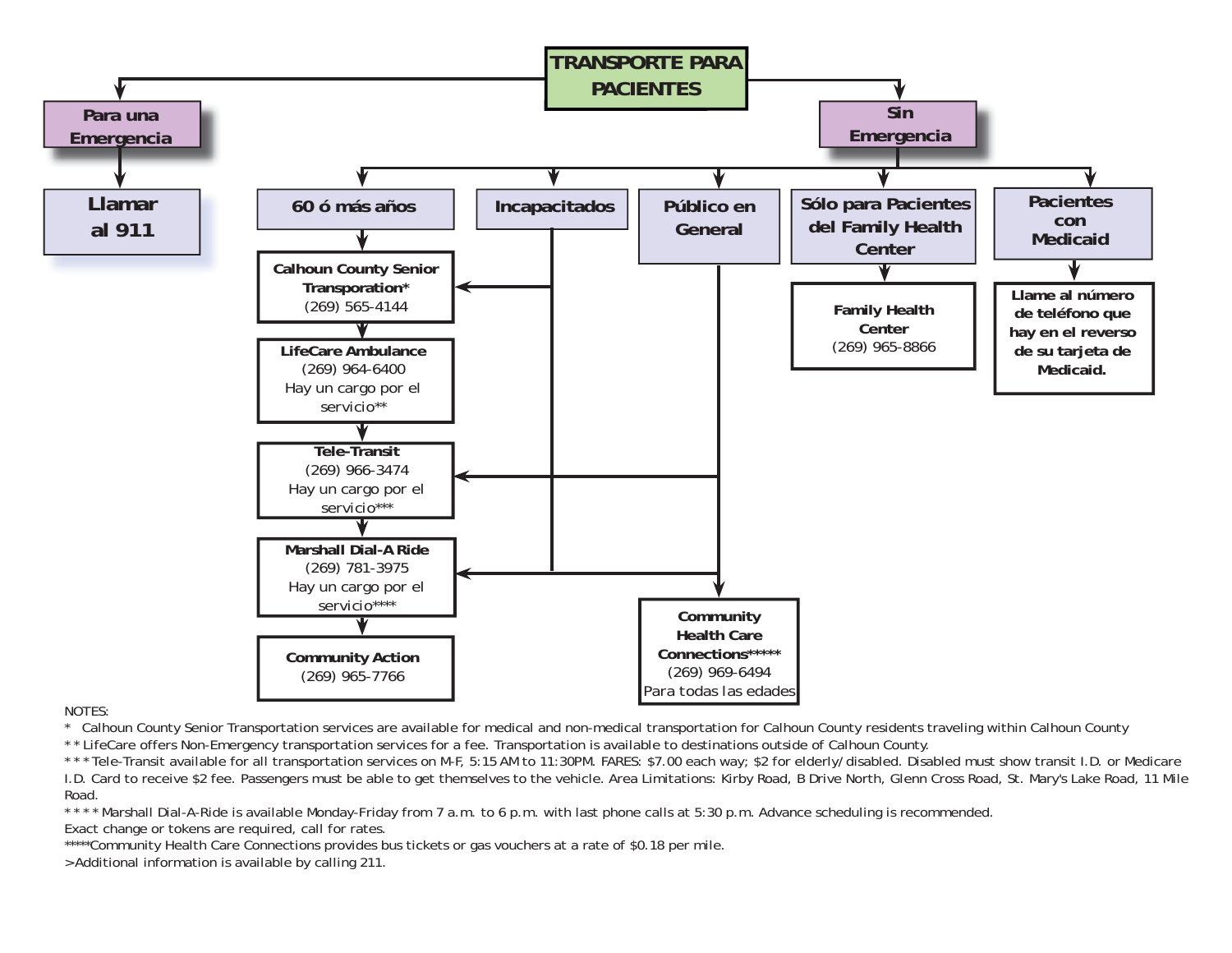

> Additional information is available by calling 211, an information and referral line for health/human services.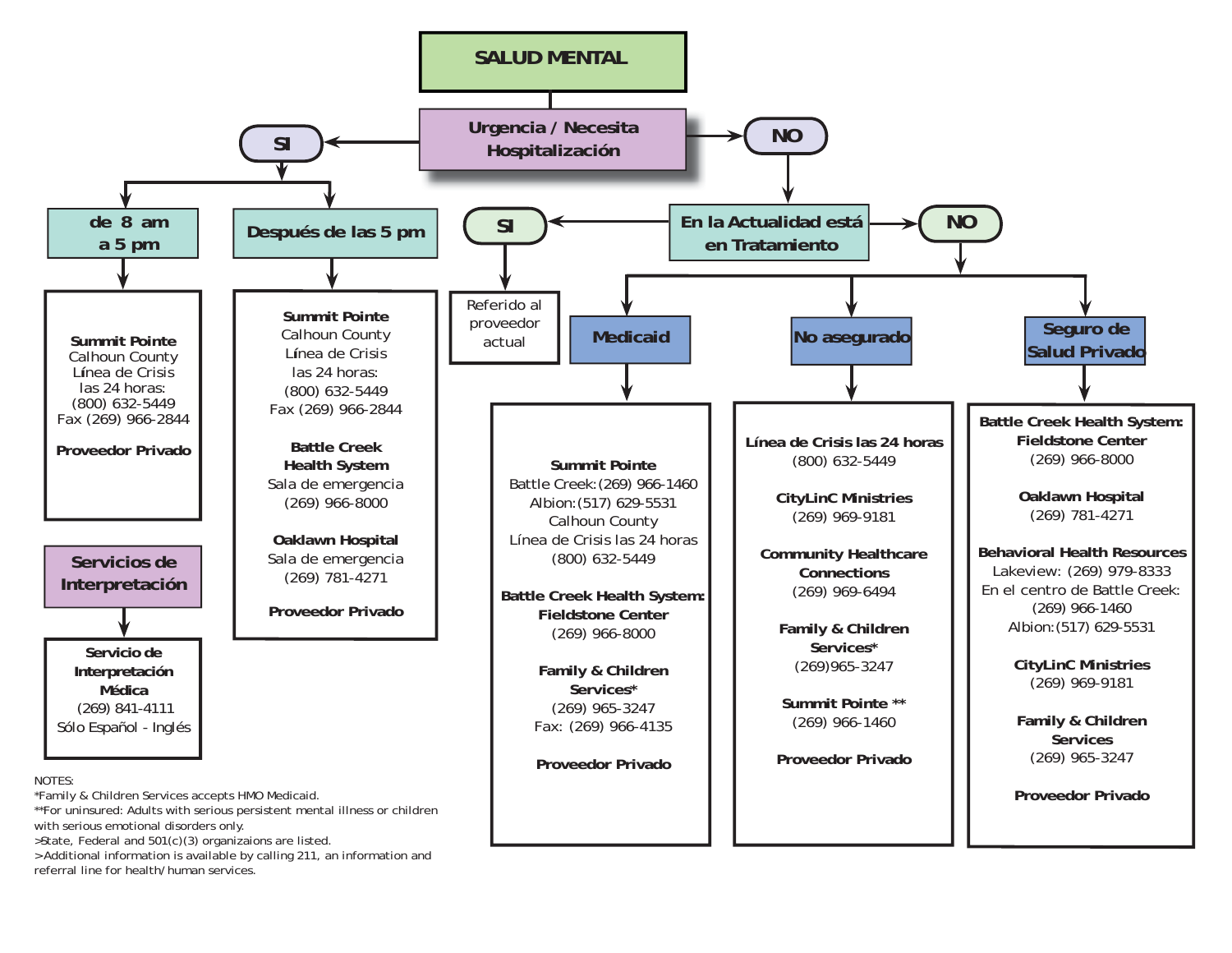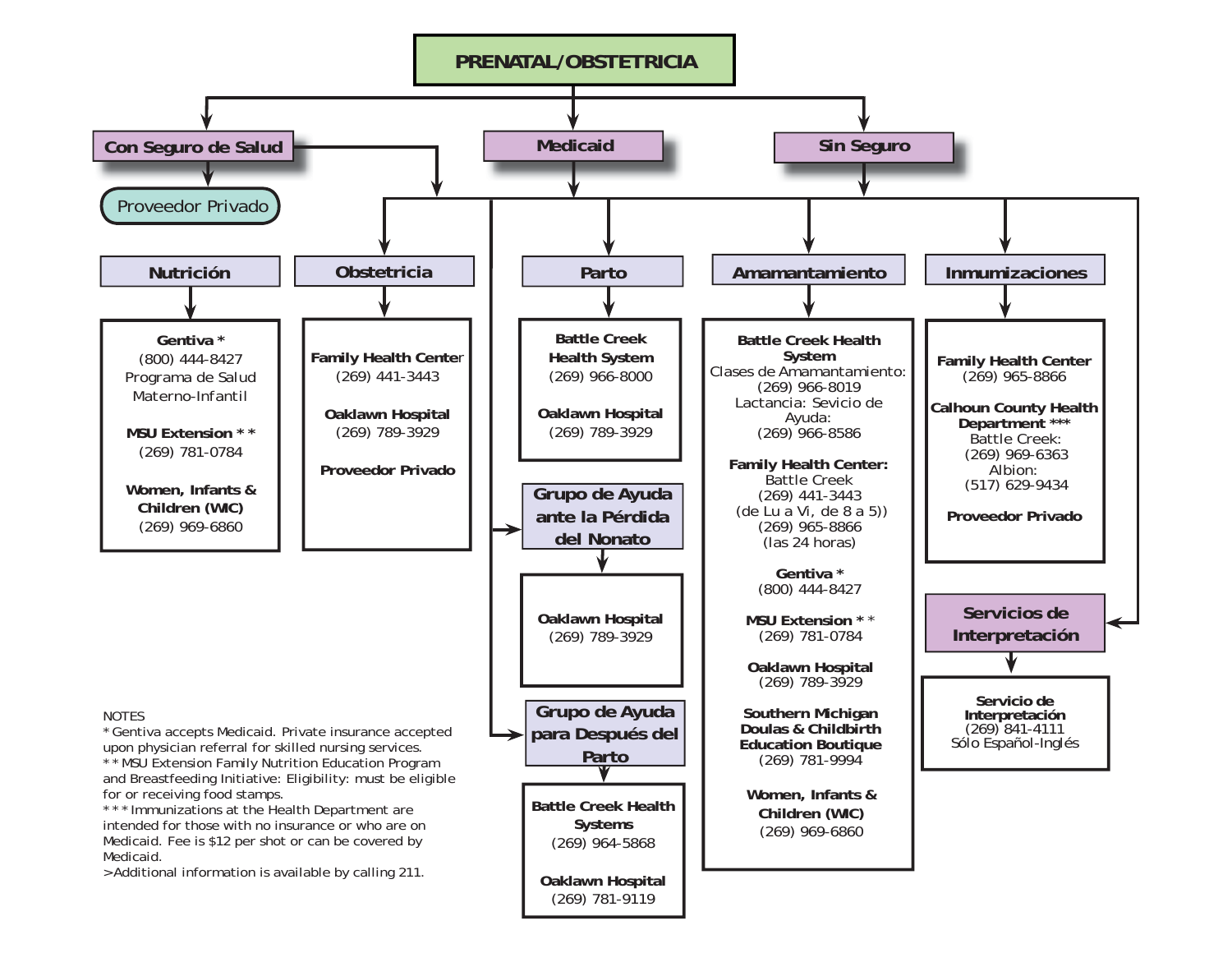

\* SSI is for individuals who are over 65, blind or disabled with limited income, based on need.

\* \* SSDI is based on how long you have worked and paid Social Security taxes, for individuals no longer able to work due to a disability.

\* \* \* The Haven serves free meals on holidays and weekends when Salvation Army Soup Kitchen is Closed.

\* \* \* Albion Interfaith Ministries serves residents of Albion and Homer; assistance can only be accessed after all other agencies have denied services. Must have referral from 211. + For women who are pregnant, nursing or have children under 6 and are not covered by WIC. Must be income eligible. No fee.

 $+$  Legal Services offers representation for denials, overpayment cases, and cutoffs for SSI, SSD, Food Stamps, Medicaid, SDA, cash assistance, and other public benefits.

+ + + Fountain Clinic is free for all residents of Calhoun County. Must meet income guidelines and have no form of insurance.

++++Salvation Army assists with life sustaining medications only.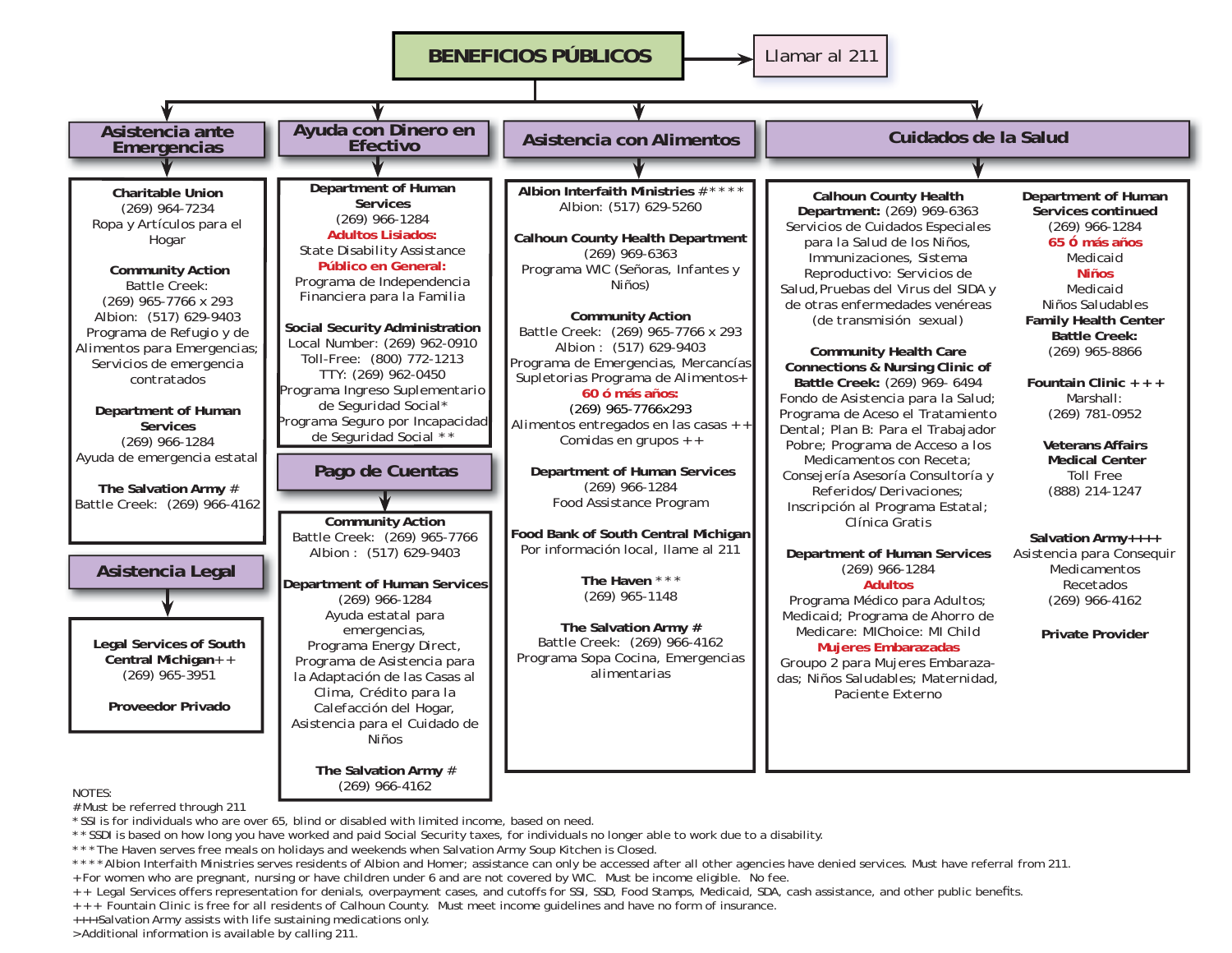### **SERVICIOS DE SALUD PARA LOS MAYORES**

#### CONTACTANDO SU AGENCIA LOCAL PARA LAS PERSONAS MAYORES EN EL 1-866-642-4582 **ó**LLAMANDO AL 211, USTED PUEDE ENCONTRAR INFORMACIÓN ADICIONAL Y ASISTENCIA.



NOTES

<sup>&</sup>gt; Congregate Meals are offered at various sites in Calhoun County including Albion, Battle Creek, Homer and Marshall. Call Community Action at (269) 965-7766 for a complete list of sites<br>> Food Pantries are available with

<sup>&</sup>gt; Senior Housing Resources may be accessed by viewing the Senior Housing List. \*Salvation Army offers prescription vouchers for life sustaining medications only.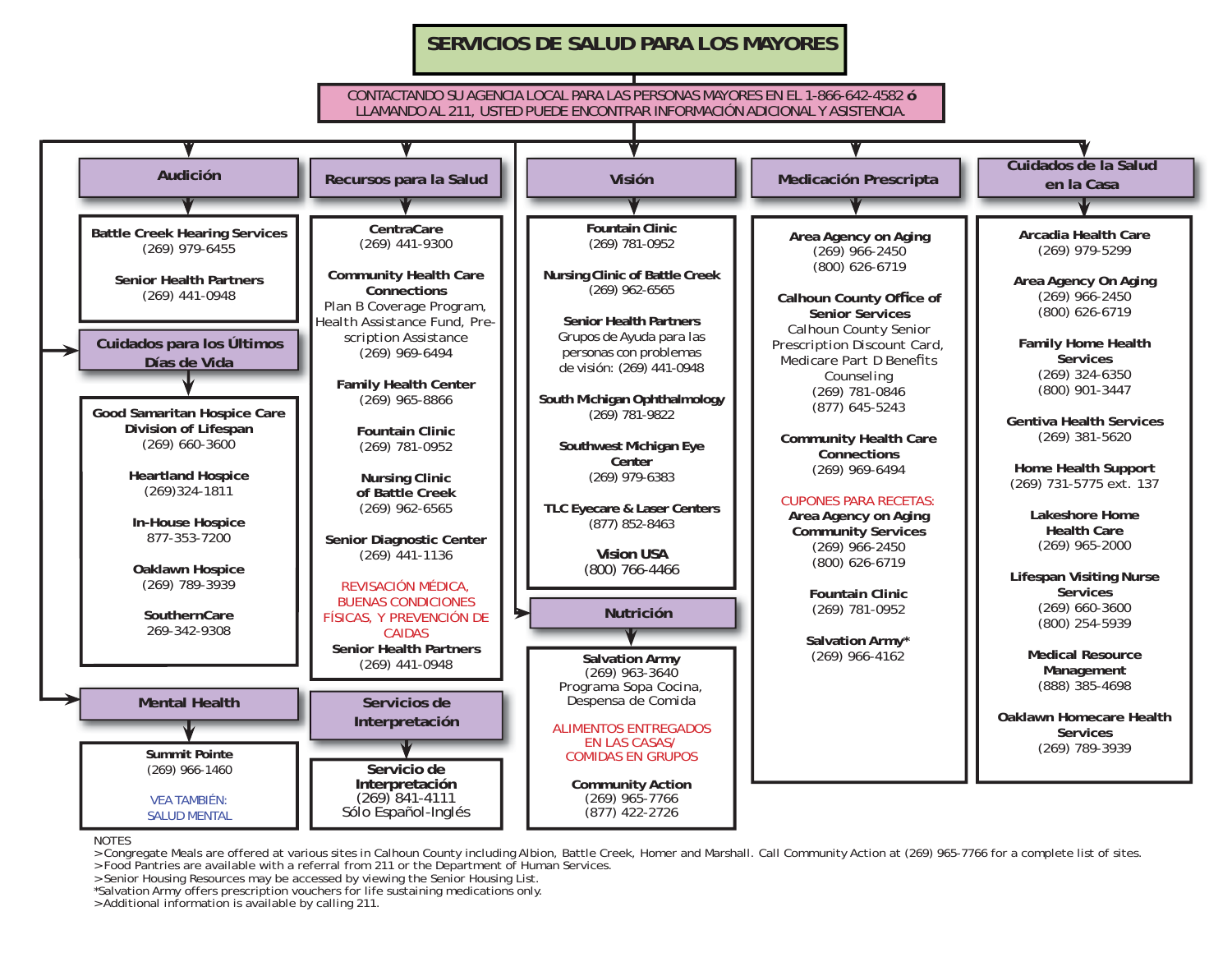### **VIVIENDA PARA MAYORES**

CONTACTANDO SU AGENCIA LOCAL PARA LAS PERSONAS MAYORES EN EL 1-866-642-4582 **ó**LLAMANDO AL 211, USTED PUEDE ENCONTRAR INFORMACIÓN ADICIONAL Y ASISTENCIA.



Calhoun) no garantiza ni respalda la lista de instalaciones y servicios. TCC aconseja discreción al momento de elegir un servicio o instalación y sugiere una completa investigación de los mismos y de sus licencias previa a todo contrato de servicios.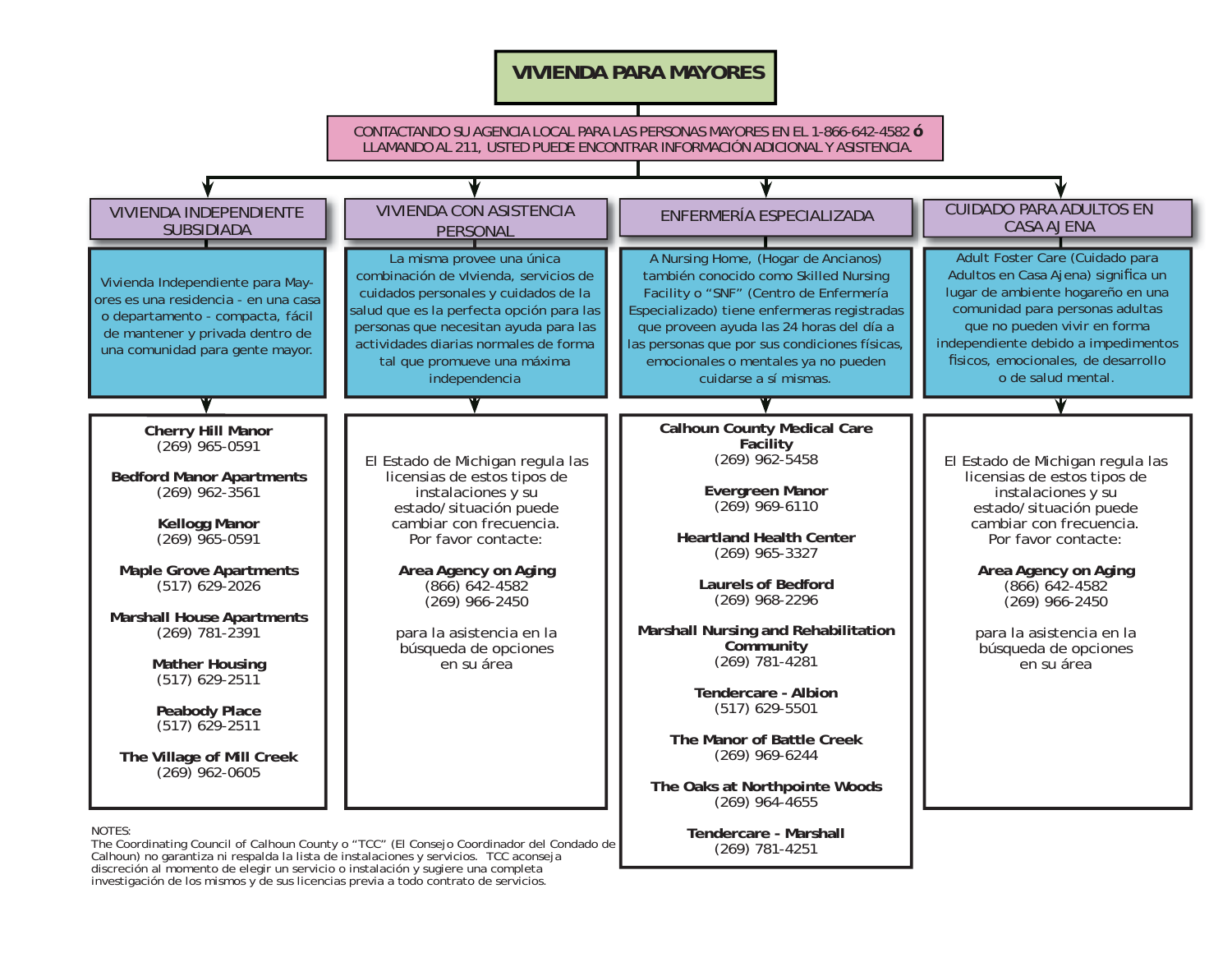## **SERVICIOS PARA LOS MAYORES**

ADDITIONAL INFORMATION AND ASSISTANCE CAN BE FOUND BY CALLING 211 CONTACTANDO SU AGENCIA LOCAL PARA LAS PERSONAS MAYORES EN EL 1-866-642-4582 **ó**LLAMANDO AL 211, USTED PUEDE ENCONTRAR INFORMACIÓN ADICIONAL Y ASISTENCIA.

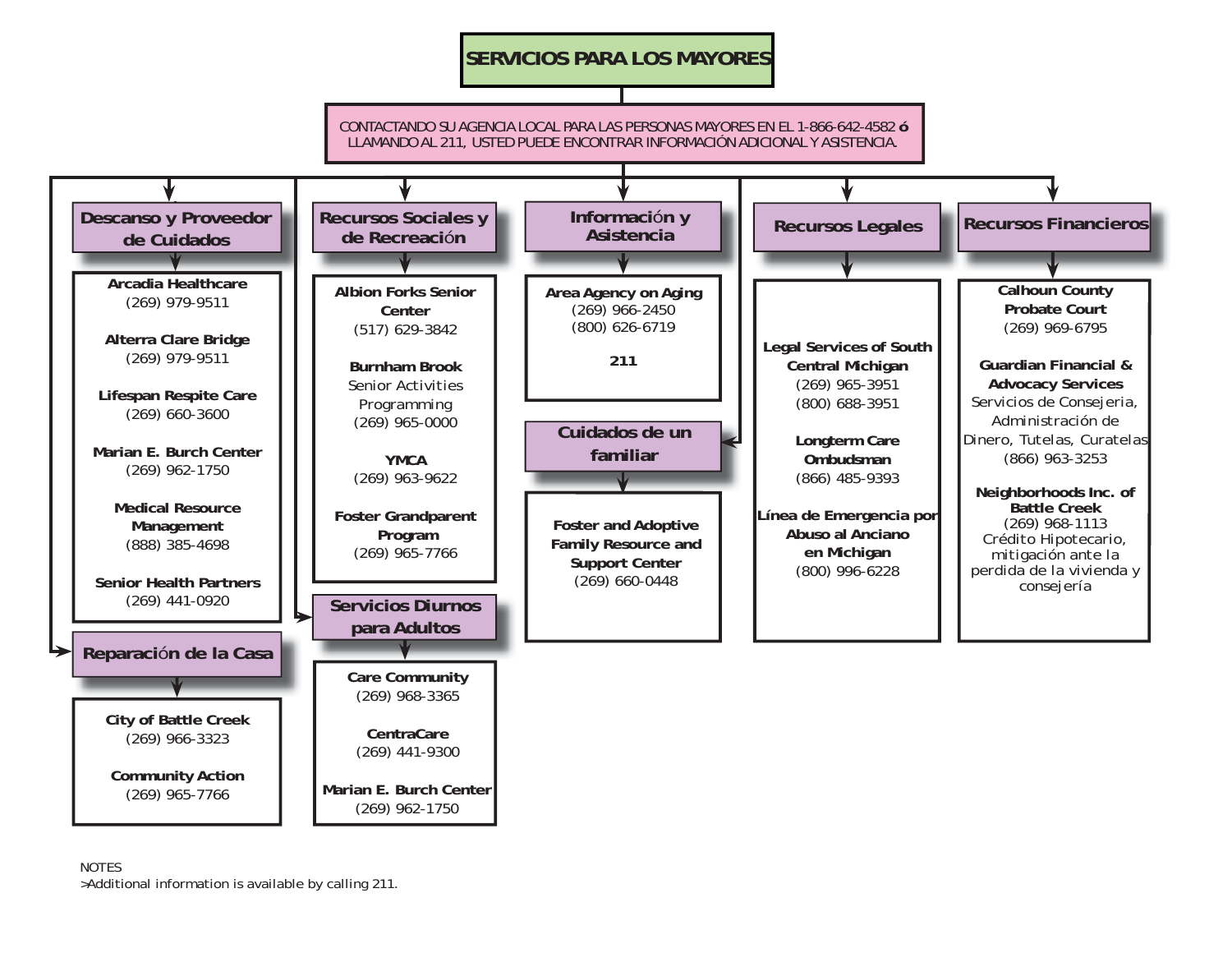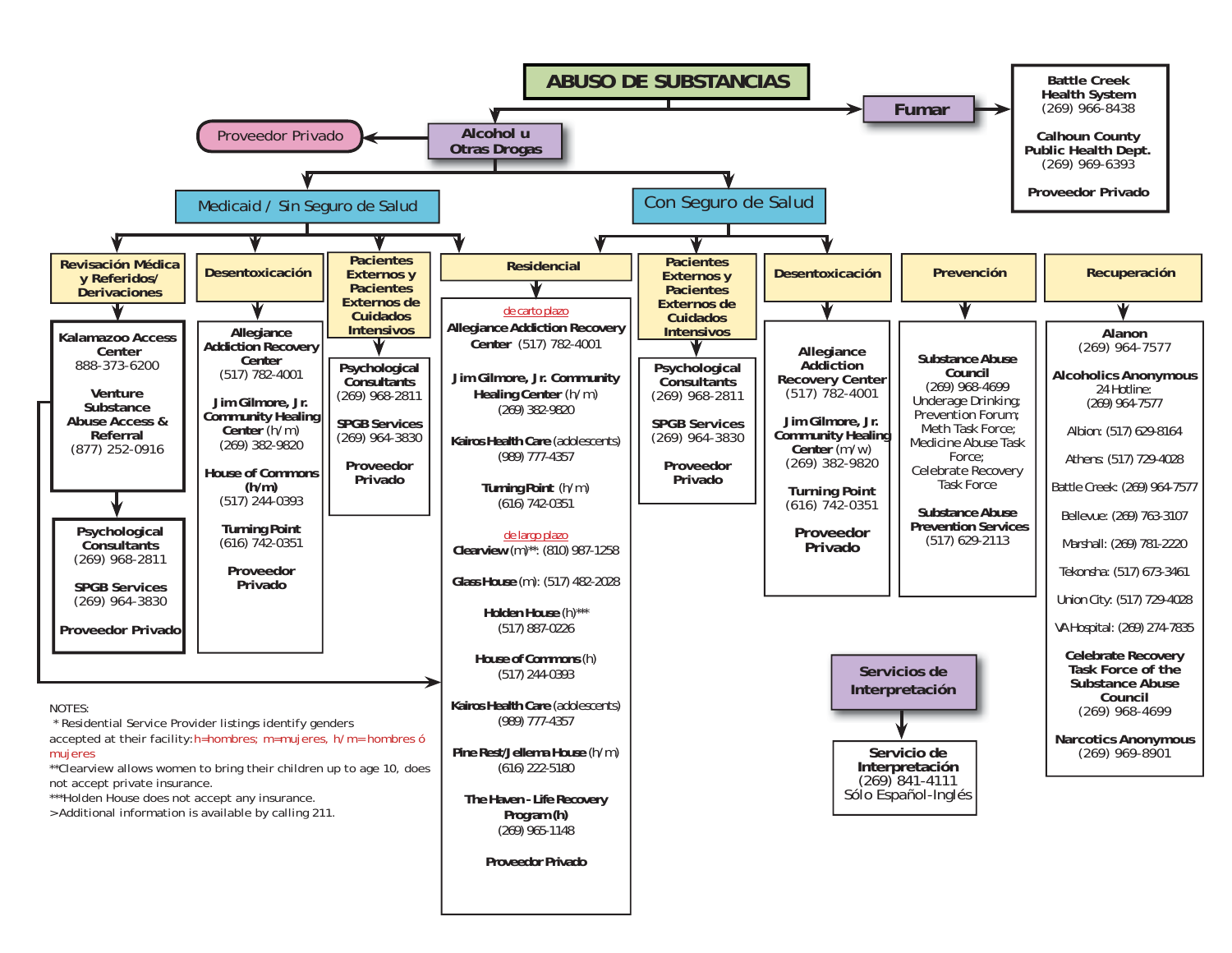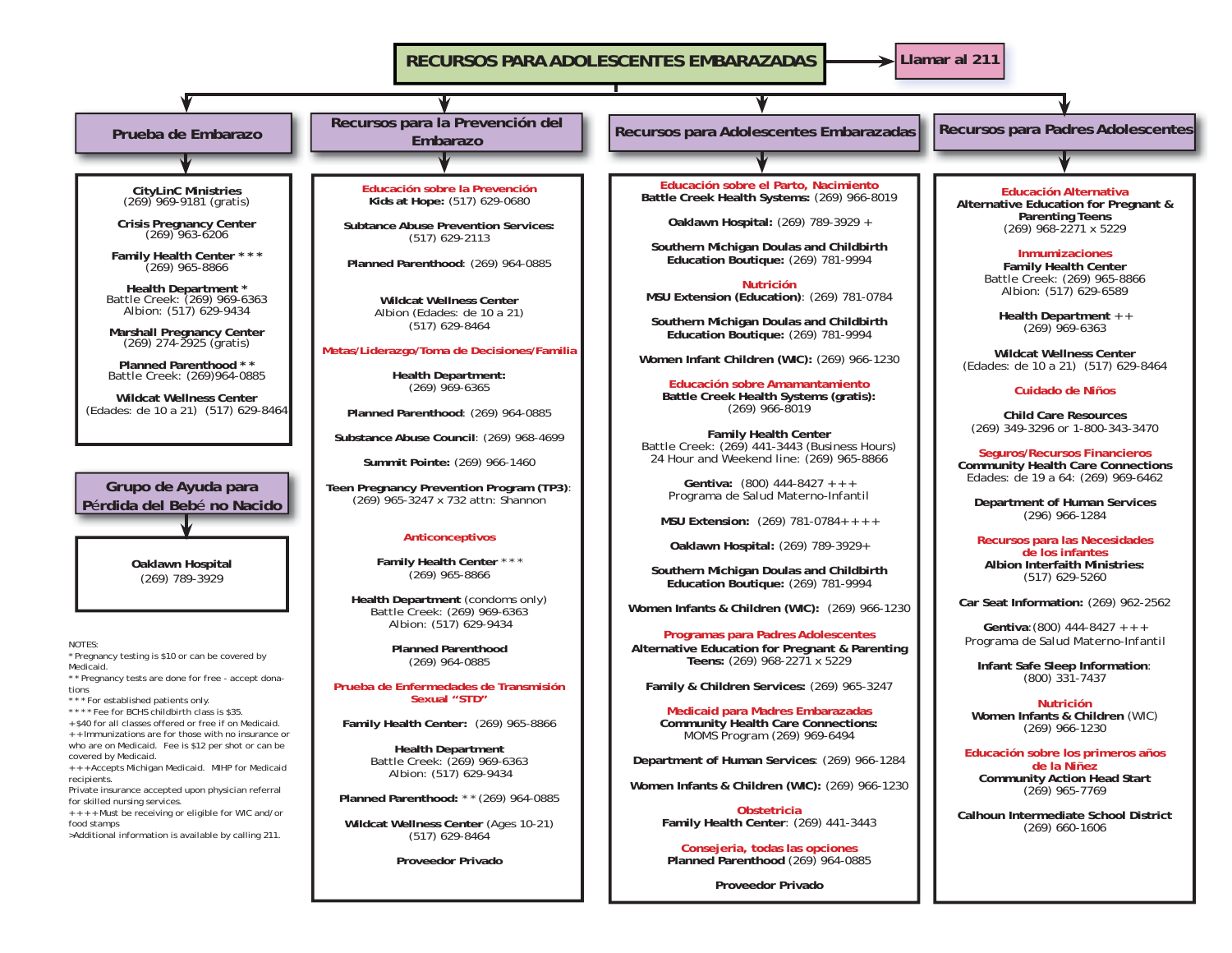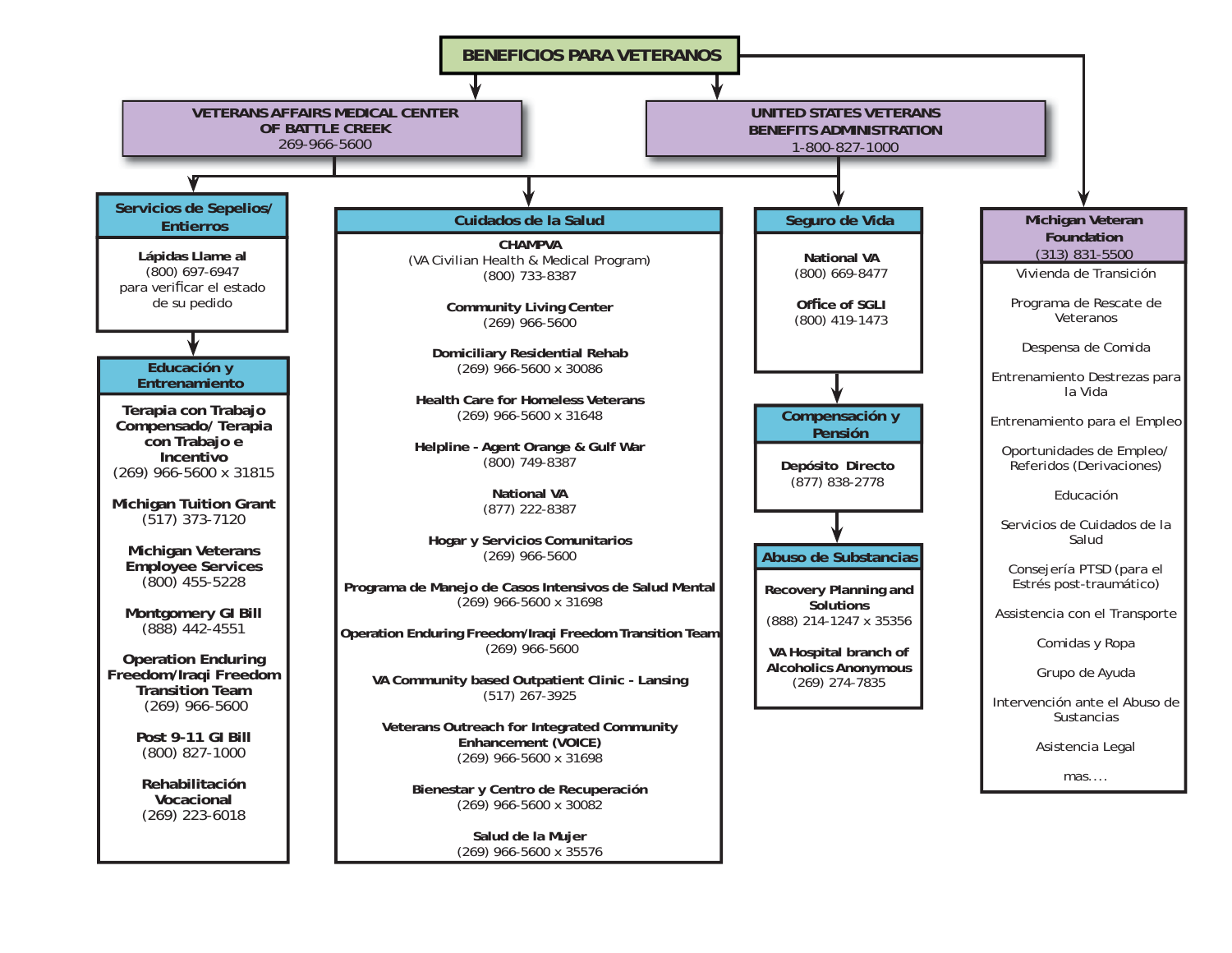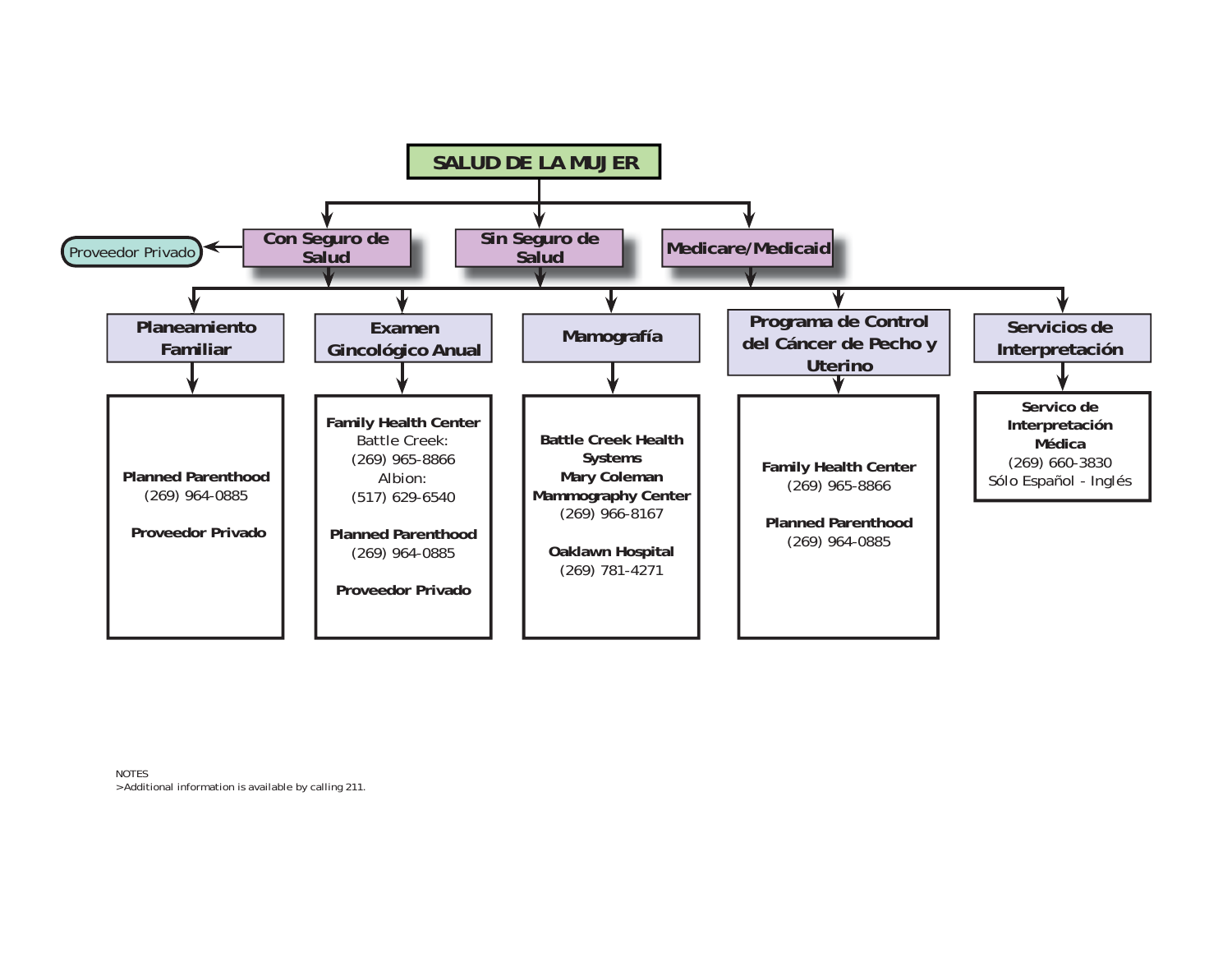### **SERVICIOS PARA LOS JÓVENES**

#### **FAMILIA**

 El ambiente familiar donde los jóvenes son criados tiene una gran infuencia sobre el comportamiento y las actitudes de los jóvenes.

**Servicios Intensivos para las Familias Family & Children Services** <sup>+</sup> (269) 965-3247 + + *Servicios para el Descanso, Talleres para Crianza de los Hijos, Administraci*ó*n y Manejo del los Casos, Tratamiento para la Familia (en el Hogar), Consejería para la Familia*

**Lutheran Social Services** <sup>+</sup> $(269)$  964-6180 + + *Servicios en el Hogar, Consejería para la Familia, Programa Families First (a través del DHS - Departamento de Servicios Humanos)*

**Starr Commonwealth** <sup>+</sup> Albion: (517) 629-5591 + + Battle Creek: (269) 968-9287 Toll Free: (800) 837-5591 *Residencial, Programa par Jòvenes Delincuentes Sexuales, Tratamiento de Día, Tratamiento con Cuidados Especiales en Casa Ajena, Consejería para la Salud Mental, Consejería para la Familia*

**Summit Pointe** (269) 966-1460 + *Terapia Multi-Sistémica; Consejería Individual, para la Familia y de Grupo*

**Consejería para la Familia Battle Creek Counseling Associates**  (269) 962-2722

**Behavioral Health Resources**(269) 979-8333 +

**Aurora Andrews Psychiatry and Christian Counseling Center of Battle Creek**(269) 979-8119

**Oaklawn Hospital Psychological Services**   $(269)$  781-9119 + + + +

> **Oakridge Counseling Center** <sup>+</sup> (269) 963-7135

**Psychological Consultants**  $(269)$  968-2811 + Toll Free:(800) 261-8850

**Proveedor Privado**

**Wraparound Services**   $(269)$  441-5904 +

**Abuso/Negligencia Calhoun Child Abuse & Neglect Council**  (269) 962-2562

> **Child Abuse & Neglect Hotline**  (800) 4-A-Child

**Child Protective Services** (24 Hours) (269) 966-1331

**"No Means No" Sexual Assault Line**  (877) 666-3267

**Parent Helpline:** (800) 942-4357 *Informaciòn y Referido, Derivación*

**S.A.F.E. Place** (Domestic Violence) 24-Hour Confidential Crisis Line (269) 965-SAFE (7233) or 1-888-664-9832

**Sexual Assault Services:** (269) 660-3925 (free) Crisis Line: (888) 383-2192

#### **Otros Recursos para las Familias**

**Community Action** (269) 965-7766/ (269) 441-1359 *Paternidad / Involucración Masculina*

> **Kinship Support Services**  $(269)$  660-0448

**Parents, Families and Friends of Lesbians and Gays (PFLAG)\*** (269) 968-2960

**Substance Abuse Council**(269) 968-4699 *Fortalecimiento de las Familias*

**Substance Abuse Prevention Services** $(517)$  629-2113 + + + 24 Hour Crisis Line: (517) 914-5921

**The ARC:** (269) 966-2575 *Fortalecimiento de las Familias, Albion: Grupo de Ayuda a los Padres y Madres*

#### **ABUSO DE SUBSTANCIAS**

 Un joven con una historia de experimentación temprana con drogas tiene un alto riesgo de tener una conducta delictiva. El uso de drogas también está conectado con problemas académicos y de conducta y puede incluir asociaciones con pares que influyen en forma negativa.

**Grupo de Ayuda Alcoholics Anonymous, Alanon, Alateen:** (269) 964-7577

**Battle Creek Health System**  *Smoking Cessation:* (269) 966-8438

> **Narcotics Anonymous** (269) 969-8901

**National Drug & Alcohol Treatment** (800) 662-HELP(4357)

#### **Tratamiento**

 **Kairos Health Care:** (989) 777-4357 + *Residencial con tratamiento a largo y corto tiempo*

**SPGB Services**: (269) 964-3830 +

**Psychological Consultants:**   $(269)$  968-2811 +

**PrevenciónSPGB Services**: (269) 964-3830 +

> **Substance Abuse Council:** (269) 968-4699

**Substance Abuse Prevention Services**  $(517)$  629-2113 + + + Línea de Crísis las 24 horas del día: (517) 914-5921

**Revisación Médica y Referidos/Derivaciones Kalamazoo Access Center:** (888) 373-6200

**Psychological Consultants:** (269) 968-2811 +

**SPGB Services:** (269) 964-3830 +

**Recuperación Celebrate Recovery Task Force of the Substance Abuse Council**(269) 968-4699

#### **SERVICIO DE LEGAL**

 Jóvenes con frondosas historias legales que comenzaron a involucrarse con la ley a una edad temprana son más propensos a reincidir y a tener problemas adicionales de mal comportamiento en el futuro.

**Police Emergency**: 911

**Battle Creek Police Department Community Services:** (269) 963-3413

**Legal Services of South Central Michigan:**(269) 965-3951; (gratis)1-800-688-3951

**Marshall City Police:** (269) 781-2596

**Michigan Dept. of State Police**: (269) 968-6115

**Derivación para Jóvenes The Advocates :** (269) 968-0624

**Calhoun County Justice Complex Circuit Court, Family Division**: (269) 969-6732

**Family Court:** (269) 969-6775 -*Juvenile Probation Services*

**Friend of the Court**: (269) 969-6415 *(24 hour computerized case info access line)* (269) 969-6500 - *Information Services Unit*

Office of the Prosecuting Attorney: (269) 969-6980

+ Accepts Medicaid

+ + Requires referral through local Community Mental Health (Summit Pointe) for Intensive Services.

+ + + Substance Abuse Prevention Services formerly known as Minority Program Services.

+ + + + Oaklawn Hospital provides only outpatient services for youth. Medicaid accepted only for psychiatric services and cannot be HMO Medicaid<br>\* PFLAG meetings are every 4th Sunday from 2:00 - 4:00 at People's Church in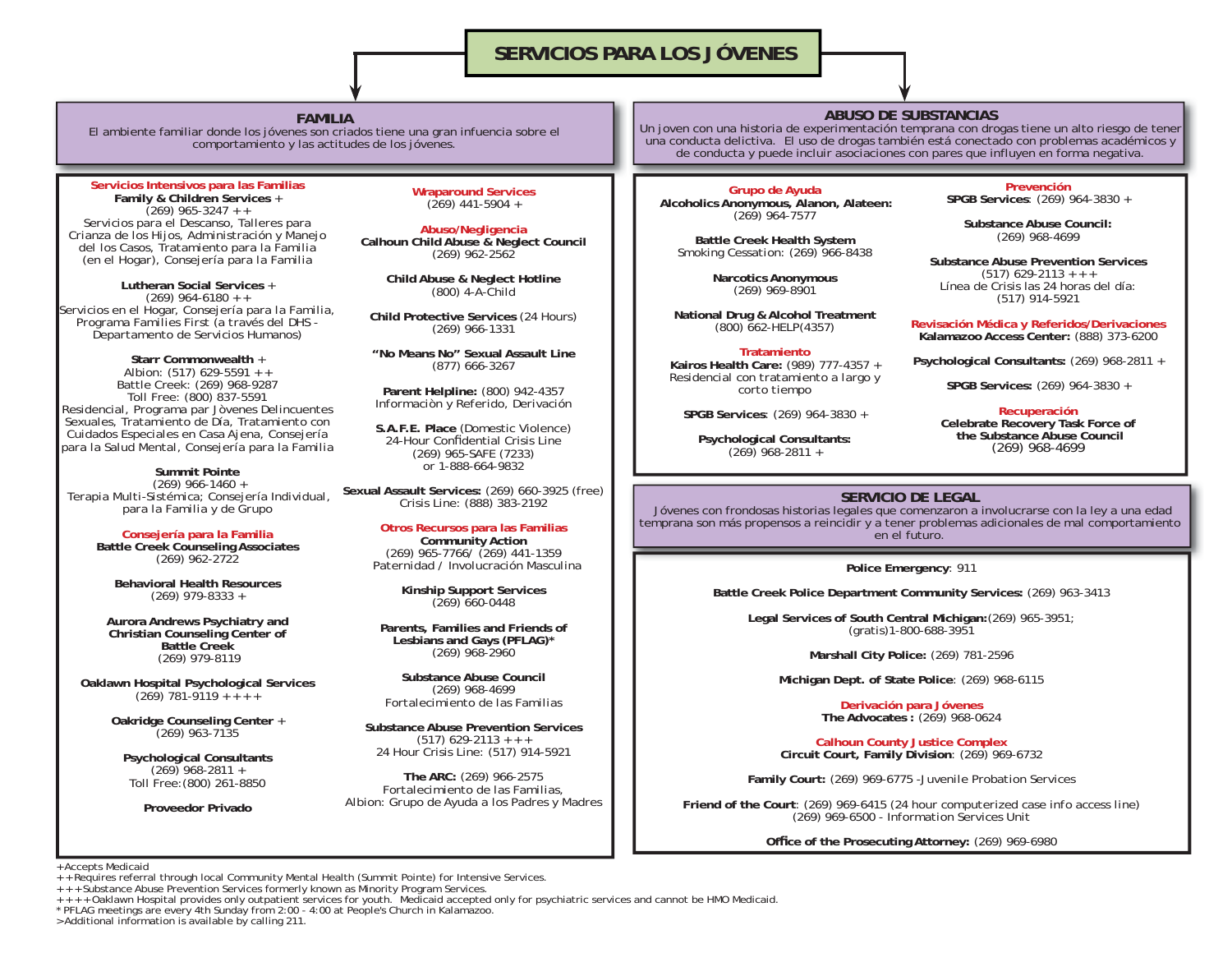### **SERVICIOS PARA LOS JÓVENES**

USO DEL TIEMPO LIBRE / COMUNIDAD Y PARES<br>Una relación débil con la familia incrementa la influencia de los pares. El pasar mucho tiempo con pares que influyen negativamente incrementa el riesgo de la delincuencia. El involucrarse en actividades organizadas da a los jóvenes la oportunidad de formar relaciones pro-sociales y les da menos tiempo para participar en comportamientos delictivos.

**Recreación Battle Creek Family YMCA**:  $(269)$  963-9622

**Boys & Girls Club**: (269) 788-9930

**Community Integrated Recreation:** (269) 968-8249

> **New Level Sports:** (269) 964-9711 x 24

**Recreation Departments** Battle Creek: (269) 966-3431 Albion: (517) 629-7179 Marshall: (269) 781-5166

**Wattles Park Men's Club:**(269) 979-4336 *Programas atléticos a lo largo del año*

**Programas para Después de la Escuela**

**21st Century Community Learning Center** (Battle Creek Public Schools only): (269) 965-3883

**Boys & Girls Club:** (269) 788-9930

**Community Unlimited Blast Program**  (517) 741-4656

> **Homer GAP Program:**  (517) 568-4461x1540

> **Kids at Hope Youth Development Center** (517) 629-7179

**Tekonsha Blast Program:** (K-12) (517) 767-4123

**BibliotecasAlbion Public Library:** (517) 629-3993

> **Athens Community Library**: (269) 729-4479

**Homer Public Library:** (517) 568-3450

**Bibliotecas Continua Marshall District Library:** (269) 781-7821

**Tekonsha Township Library:** (517) 767-4769

**Willard Library (Battle Creek):** (269) 968-8166

**Empleo Battle Creek Public School Systems** (269) 962-4489 *WIA Program*

**Connections:** (269) 966-1460 \* *Entrenamiento en el lugar de Trabajo, Trabajadores Confi ables/ Cumplidores, Servicios de Apoyo, Servicios de Consulta*

**Job Corps**: (800) 733-JOBS *Entrenamiento Profesional (Edades: de 16 a 24 años)*

**Michigan Rehabilitation Services:** \*\* (269) 968-3311

**Servicio de Voluntarios Albion Volunteer Service Organization** (517) 629-5574

**American Red Cross:** (269) 962-7528

**Hands On of Battle Creek:** (269) 966-4189

**Junior Achievement:** (269) 968-9188

**Marshall Area Community Services:**  (269) 781-2954

**The Arc**: (269) 966-2575 *Entrenamiento de Habilidades para el Trabajador Voluntario*

**Urban League of Battle Creek:** (269) 962-5553 *Future Force (Entrenamiento de Habilidades para el Trabajador Voluntario)*

**Actividades Misceláneas Boys and Girls Club of Battle Creek:**(269) 788-9930

**Boy Scouts of America:**  (269) 962-8513 (269) 343-4687 or 1(800) 272-7962

**Community Action**: (269) 965-7766 *Estudio Después de la Escuela y Recreación*

> **Community Unlimited:** (517) 741-4656 (Union City Schools)

**Expand Program -** Athens: (269) 729-5685

**Family & Children Services:** (269) 965-3247 *Out & About*

**Girl Scouts Heart of Michigan:** (269) 781-8720

**Substance Abuse Prevention Services** (517) 629-2113 24 Hour Crisis Intervention: (517) 914-5921 *Desarrolo Positivo para Jóvenes, Liderazgo*

**MSU Extension 4-H:** (269) 781-0784 (Para ser miembro: \$10 por año; Edades: de 5 a 19 años)

**Planned Parenthood of South Central Michigan** (269) 964-0885; Toll Free (800) 559-9093 *Project TRUST, Educación entre Pares*

**Urban League of Battle Creek**: (269) 962-5553 *Sojourner Truth Girls Academy, Future Force*

### ESCUELA/ EDUCACIÓN

Youth with poor performance at school are at greater risk for delinquency. Intervention programs aimed at improving academic performance have been shown to decrease delinquency.

**Calhoun Intermediate School District +** (269) 781-5141

#### **Educación Alternativa**

 **Abundant Grace Covenant Church***Student Recovery (Novanet)*: (269) 966-4008

> **Calhoun Area Career Center**(269) 968-2271

**Calhoun Community High School** (269) 565-4782

**Marshall Alternative**(269) 781-1282

**Michigan Youth ChalleNGe Academy:** (800) 372-0523 + +

**Battle Creek Public School District**(269) 660- 5812

**Pregnant/ Parenting Teen Program** (269) 968-2271 x 5229

**South Hill Academy** (middle and high school) (269) 965-9671

**Urbandale Elementary** (269) 965-9735

**Programas de Becas<br>
Battle Creek Community Foundation**<br> *Legacy Scholars, GEAR Up+++, other scholarships* 

**Battle Creek Public Schools:** (269) 965-9470 *Carson Scholars Fund (grades 4-11)+++*

**Lakeview Schools Educational Foundation**(269) 565-2411

**Urban League of Battle Creek** (269) 962-5553 *Future Force, Sojourner Truth Girls Academy*

**Winship Scholarship Foundation** 966-6340

**Servicio de Contacto con las Escuela EscuelasSummit Pointe**(269) 441-6087

The formulation in a disability and a barrier to employment. Only for customers of Summit Pointe.<br>For individuals with a disability and a barrier to employment. Only for seniors in high school.<br>++Applicants must be volunta